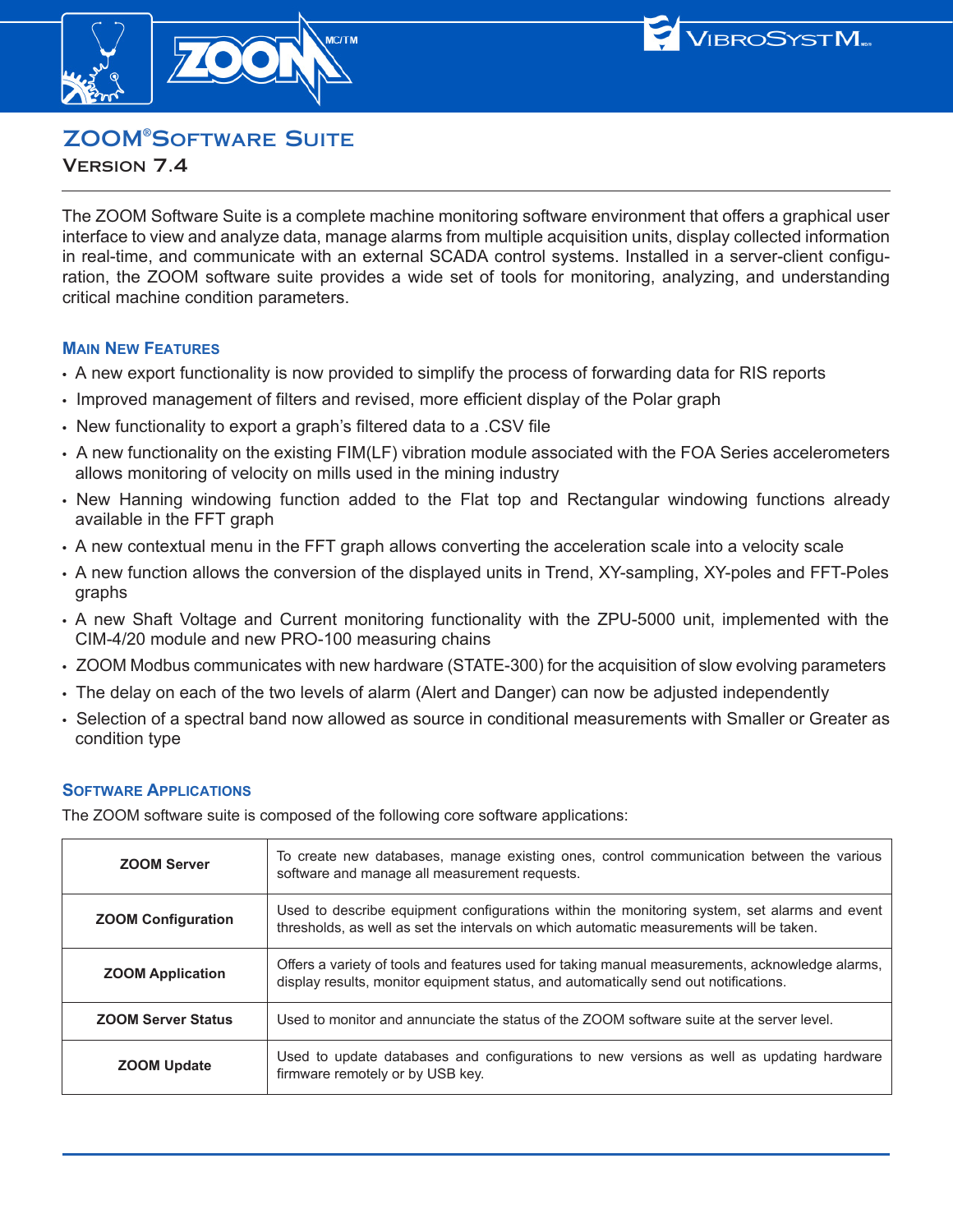





#### **ACQUISITION SERVICES**

The ZOOM core software applications are complemented by data acquisition equipment services. These services operate continuously in the background .

| <b>ZOOM ZPU5000</b>                  | Used for fast data acquisition, machine protection, and advanced data analysis.<br>Related equipment: ZPU™-5000 acquisition unit (sold separately).                            |
|--------------------------------------|--------------------------------------------------------------------------------------------------------------------------------------------------------------------------------|
| ZOOM ThermaWatch <sup>®</sup> Stator | Used to monitor trends and alarms for stator temperature.<br>Related equipment: HAVSM <sup>™</sup> for TWS <sup>™</sup> sensors (sold separately).                             |
| <b>ZOOM Look</b>                     | Used to monitor trends and alarms for slow-evolving parameters.<br>Related equipment: PCU-100, STATE <sup>™</sup> -100 / 200 (sold separately).                                |
| <b>ZOOM SFA</b>                      | Adds the possibility to display, analyze, and trigger alarms on inter-turn short-circuits for turbo-<br>electric generators.<br>Related equipment: SFA-200™ (sold separately). |

#### **OPTIONAL COMMUNICATION SERVICES**

The ZOOM software applications may also be complemented by services that act as gateways and allow the ZOOM software to connect with external control systems. These communication services operate continuously in the background.

| <b>ZOOM Modbus</b> | A bidirectional communication gateway that collects data from the plant's control system while<br>making ZOOM "trending" data available.<br>Communication protocol: Modbus <sup>®</sup> RTU or TCP.<br>Related equipment: STATE-300 (optional, sold separately).            |
|--------------------|-----------------------------------------------------------------------------------------------------------------------------------------------------------------------------------------------------------------------------------------------------------------------------|
| ZOOM OPC           | A bidirectional communication gateway that collects data and event messages from the plant's<br>OPC server while making ZOOM "trending" data and alarms available through VibroSystM OPC<br>Server.<br>Communication protocol: OPC® DA 2.05a and OPC AE 1.10 over Ethernet. |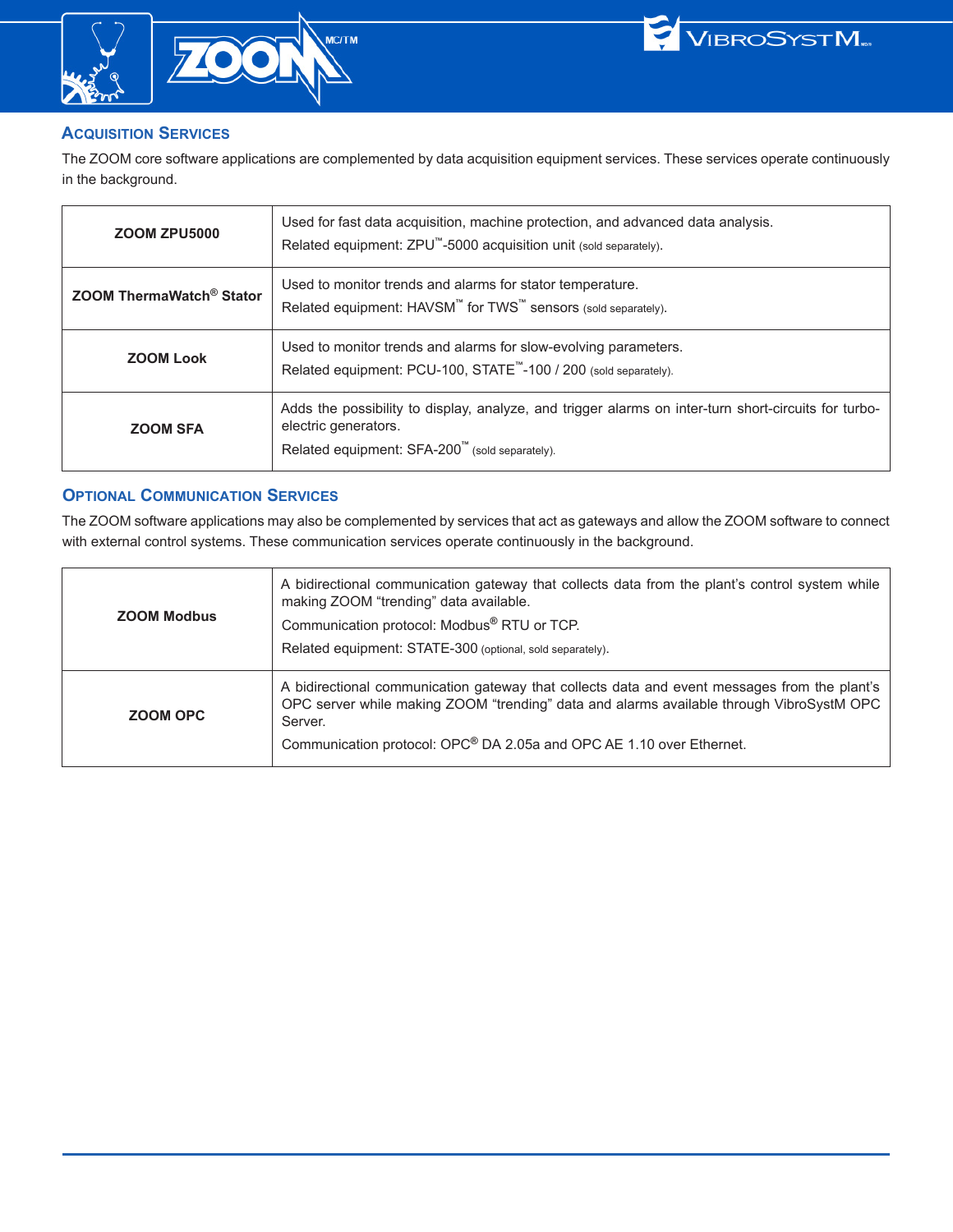



#### **SYSTEM OVERVIEW**



 $\bullet$  *Trends are shared between the server and ZPU-5000 through the Modbus and OPC communication protocols.* 

2 *Various equipment are available for covering specific functions. Currently available equipment are: ZPU-5000, SFA-200, HAVSM for TWS sensors, and STATE-100, STATE-200, and STATE-300.*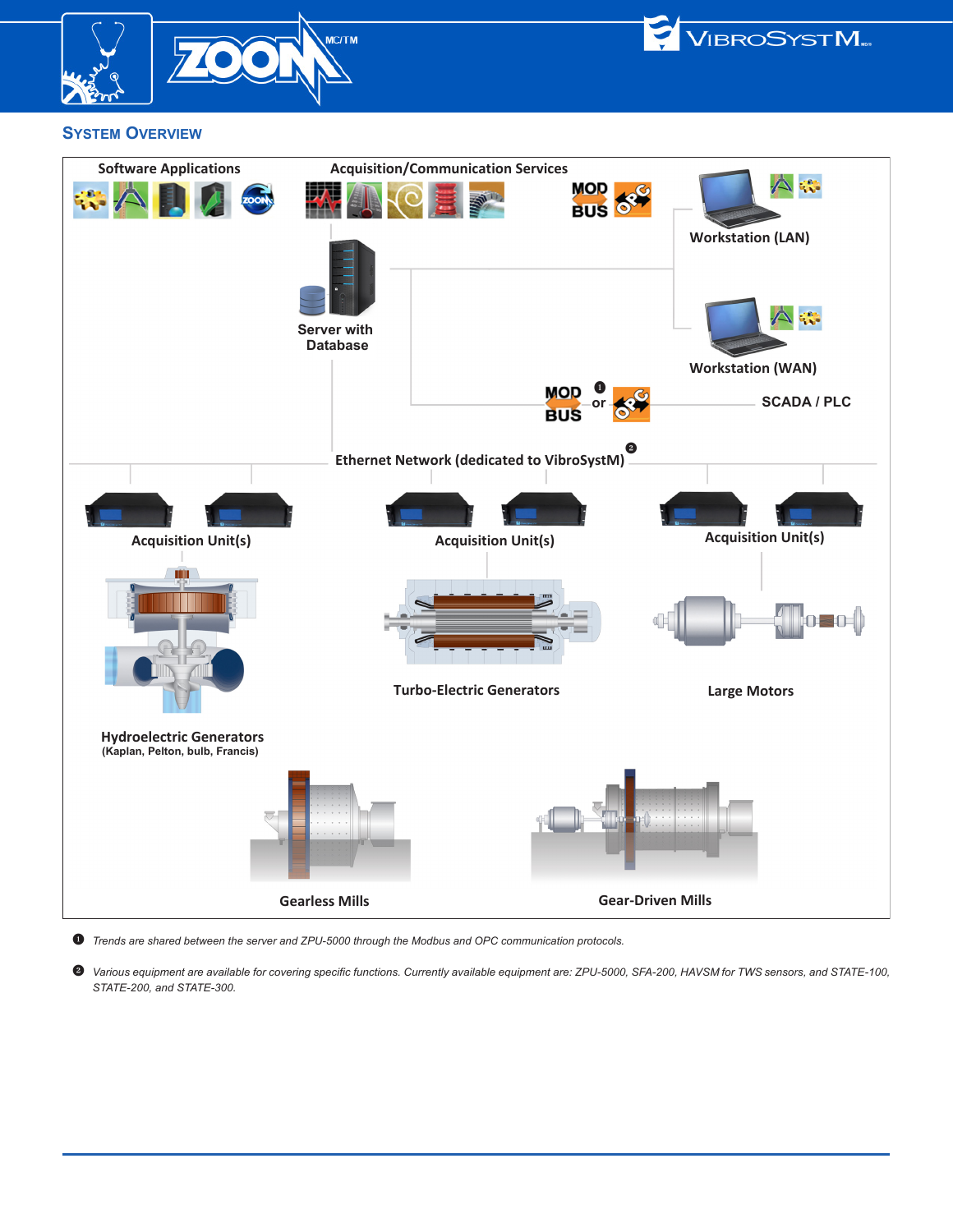

MC/TM



## **HARDWARE REQUIREMENTS**

#### **For a Server**

| <b>Operating System</b> | <b>Recommended Database Engine</b>                                                                                          | <b>Recommended Hardware</b>                                                                                                                                                                                                                                                                                                                            |
|-------------------------|-----------------------------------------------------------------------------------------------------------------------------|--------------------------------------------------------------------------------------------------------------------------------------------------------------------------------------------------------------------------------------------------------------------------------------------------------------------------------------------------------|
| Windows Server 2008 R2  | • Microsoft SQL Server 2008 standard and R2                                                                                 | • Server type computer<br>• 2 GHz or faster, 64-bit, multi-core processor<br>• Minimum 4 GB of system memory<br>• DVD burner<br>• Dual Ethernet network card for LAN/WAN settings<br>• SVGA at 1280x1024, 32-bit color<br>• 4 GB of free space on installation drive<br>• Minimum 250 GB of free disk space for databases<br>• 3 available USB ports   |
| Windows Server 2012     | • Microsoft SQL Server 2008 standard and R2<br>• Microsoft SQL Server 2012 standard<br>• Microsoft SQL Server 2014 standard | • Server type computer<br>• 3.1 GHz or faster, 64-bit, multi-core processor<br>• Minimum 8 GB of system memory<br>• DVD burner<br>• Dual Ethernet network card for LAN/WAN settings<br>• SVGA at 1280x1024, 32-bit color<br>• 4 GB of free space on installation drive<br>• Minimum 250 GB of free disk space for databases<br>• 3 available USB ports |
| Windows Server 2016     | • Microsoft SQL Server 2014 standard<br>• Microsoft SQL Server 2016 standard<br>• Microsoft SQL Server 2017 standard        | • Server type computer<br>• 3.1 GHz or faster, 64-bit, multi-core processor<br>• Minimum 8 GB of system memory<br>• DVD burner<br>• Dual Ethernet network card for LAN/WAN settings<br>• SVGA at 1280x1024, 32-bit color<br>• 4 GB of free space on installation drive<br>• Minimum 250 GB of free disk space for databases<br>• 3 available USB ports |
| Windows Server 2019     | • Microsoft SQL Server 2014 standard<br>• Microsoft SQL Server 2016 standard<br>• Microsoft SQL Server 2017 standard        | • Server type computer<br>• 3.1 GHz or faster, 64-bit, multi-core processor<br>• Minimum 8 GB of system memory<br>• DVD burner<br>• Dual Ethernet network card for LAN/WAN settings<br>• SVGA at 1280x1024, 32-bit color<br>• 4 GB of free space on installation drive<br>• Minimum 250 GB of free disk space for databases<br>• 3 available USB ports |

# **For a Workstation**

| <b>Operating System</b>              | <b>Recommended Hardware</b>                                                                                                                                                                                                |
|--------------------------------------|----------------------------------------------------------------------------------------------------------------------------------------------------------------------------------------------------------------------------|
| Windows 7<br>Windows 8<br>Windows 10 | • 1 GHz or faster, multi-core processor<br>Minimum 2 GB of system memory<br>Ethernet network card<br>• CD or DVD drive<br>• SVGA at 1280x1024, 32-bit color<br>• Minimum 2 GB of free disk space on the installation drive |